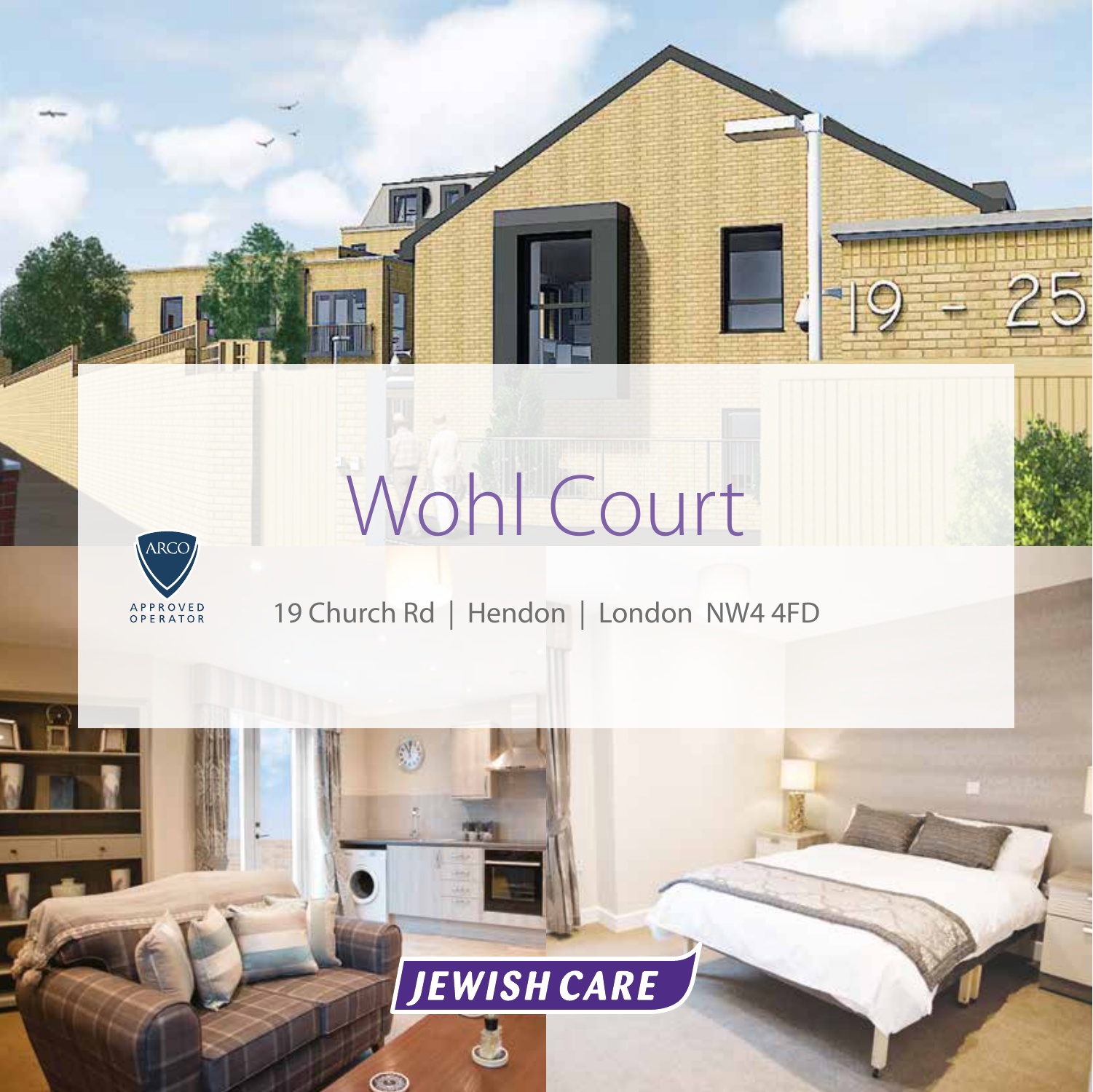# Welcome to Wohl Court

Wohl Court provides you with the opportunity to live independently in a Jewish environment, whilst knowing that tailored care and support is on hand whenever you need it.

Each of the 32 luxury one and two bedroom market rent apartments have access to concierge service, a beautiful communal lounge and courtyard, with an onsite café opening soon. Free transport is available to Jewish Care's community centres.

You will have your own front door but the security of knowing Wohl Court is so much more than just a place to live. You will be joining a vibrant community with support, activities and events on offer.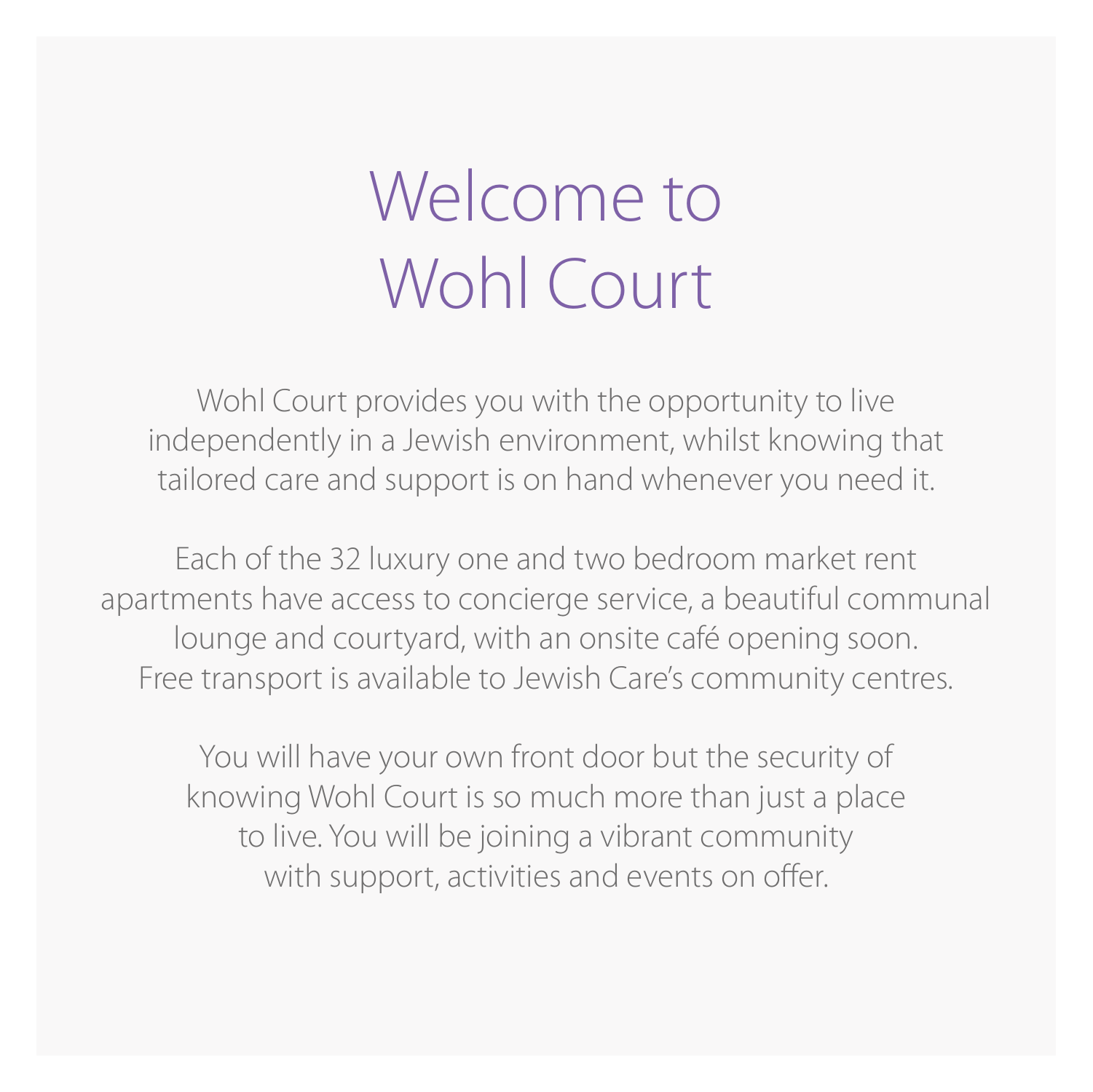